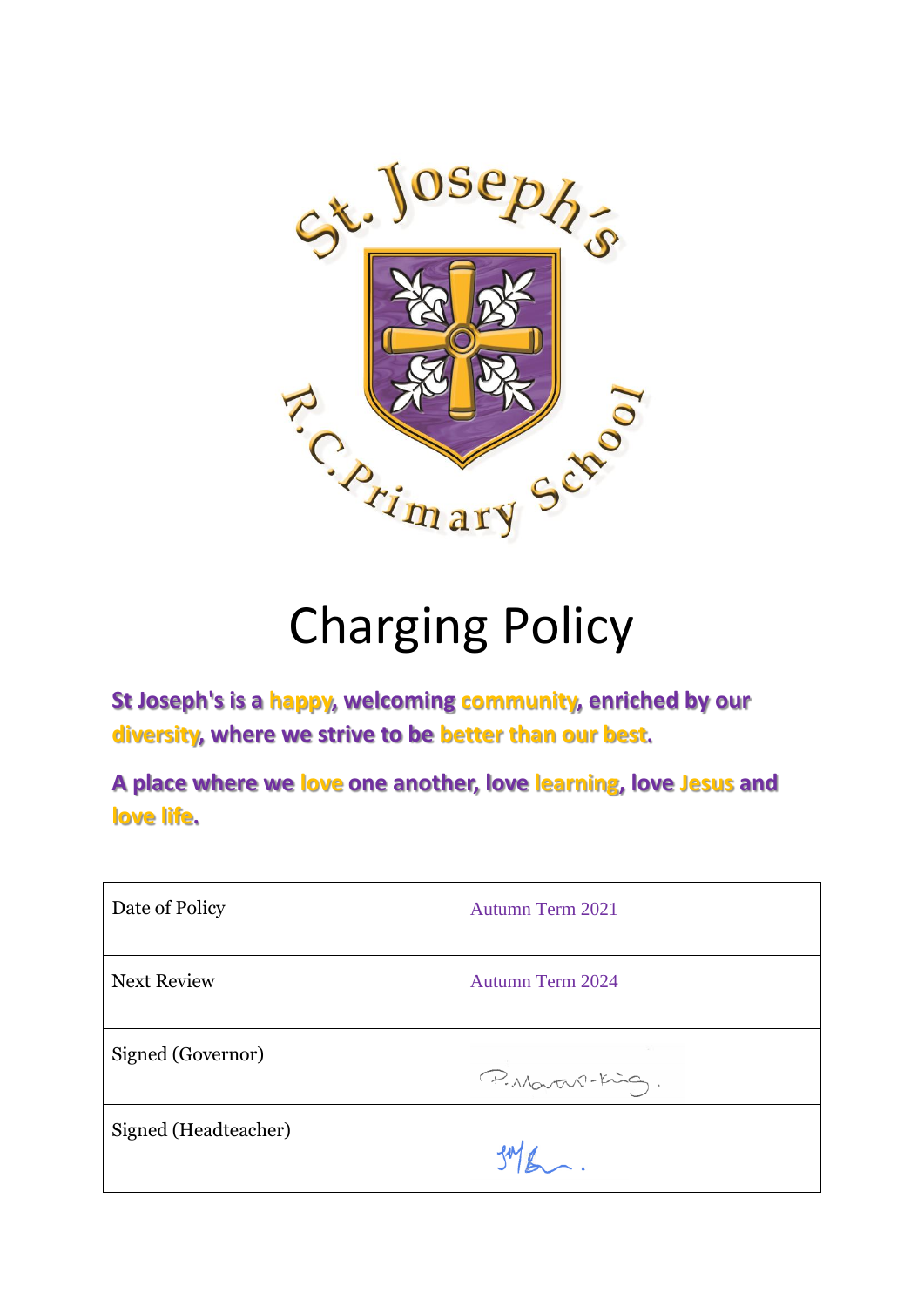#### **Introduction**

**1.1** All education during school hours is free. We do not charge for any activity as part of the National Curriculum with the exception of individual of group music tuition.

### **2. Voluntary Contributions**

**2.1** When organising school trips or visits which enrich the curriculum and educational experience of the children, the school invites parents to contribute to the costs of the trip. All contributions are voluntary. If we do not receive sufficient voluntary contributions, we may cancel a trip. If a trip does go ahead, it may include children whose parents have not paid any contributions. We do not treat these children any differently from any others.

**2.2** The following is a list of additional activities organised by the school, which require voluntary contributions from parents. These activities are known as `optional extras'.

#### **This list is not exhaustive:**

*visits to museums activities which require transport expenses outdoor leisure activities visits to the theatre musical events school residential trips*

# **3. Residential Visits**

**3.1** If the school organises a residential visit in school time or mainly school time, which is to provide education directly related to the National Curriculum, we do not make any charge for the education. However, we do make a charge to cover costs of board, lodging and transport. Parents can apply to the 'hardship fund' to help towards costs.

### **4. Music Tuition**

**4.1** Children study music as part of the normal school curriculum. We do not charge for this.

**4.2** There is a charge for individual or group music tuition if this is not part of the National Curriculum. The peripatetic music teachers teach individual or small group lessons. We make a charge for these lessons. We give parents information about additional music tuition on a termly basis.